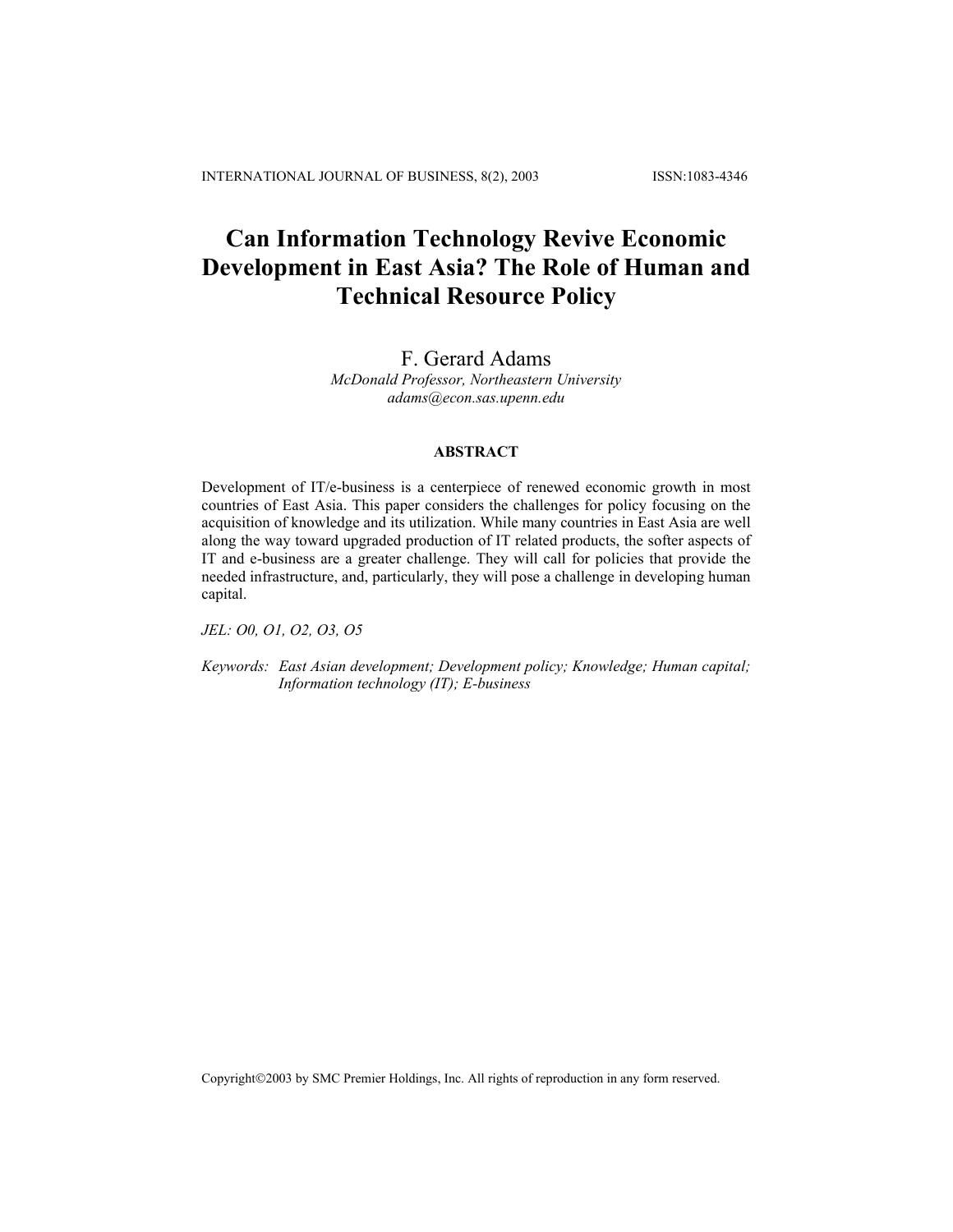## **I. INTRODUCTION**

In the past 30 years, the developing countries of East Asia have shown remarkable economic growth. This is a record based largely on the performance of manufacturing; much of it for export markets, though high rates of domestic investment and modernization have also made important contributions. The 1997 financial crisis called into question the ability of these countries to compete effectively and to revive the growth process, though some, like China and South Korea, have continued to grow rapidly.

Today, the challenge facing East Asia is how to maintain or revitalize the growth "miracle". Most countries envision the information technology revolution as a way to advance growth into the  $21<sup>st</sup>$  century. Some of the developing countries in East Asia, like South Korea, Singapore, and Taiwan, have been successful in important branches of the IT industries, but others still lag far behind. This paper is concerned with how East Asia can cross the digital divide? Can the East Asian countries overcome technological barriers, acquiring the needed physical infrastructure and, most importantly, building the appropriate human capital? How should they reorient their policies?

## **II. THE PROCESS OF EAST ASIAN DEVELOPMENT**

Extending Vernon's classic product cycle (Vernon, 1966), East Asian growth has been described as a growth ladder. (Chenery and Syrquin, 1989, and Adams, 1998). Beginning in the post-World War II years, as primary product producers, largely in primitive agriculture, these countries have been moving, one after another, up the technological scale, from simple labor-intensive assembly, to more advanced mechanical products and to sophisticated services. Behind these steps lie profound changes in competitiveness related to rising labor costs, growing availability of capital, and advanced technology.

The results of such a process in East Asia are summarized in Table 1. The table shows the changing situation of the East Asian countries from 1965 until the current fifteen-year period ending in 2010. The groupings are intended to describe the principal emphasis of each economy. No country's activities fall exclusively into one category. A country may have some industries at higher stages and, perhaps, also some at lower ones. In the earliest period, 1950-1965, only Japan and Hong Kong were principally manufacturing economies. These countries were pioneers in what has been termed *export-led growth*. Other countries of East Asia were still primarily agricultural. In the next 15 years, Taiwan, Singapore, and South Korea developed important laborintensive manufacturing industries. In the 1980s, Japan, Taiwan, Singapore, Hong Kong, and South Korea became producers of high tech products. A still more advanced stage of development involves high tech services. These include financial services, technical services, communications, and, importantly, regional headquarters and management of foreign direct investments. But note that in Asia only small largely urban entities have moved on to become primarily regional financial and communications centers.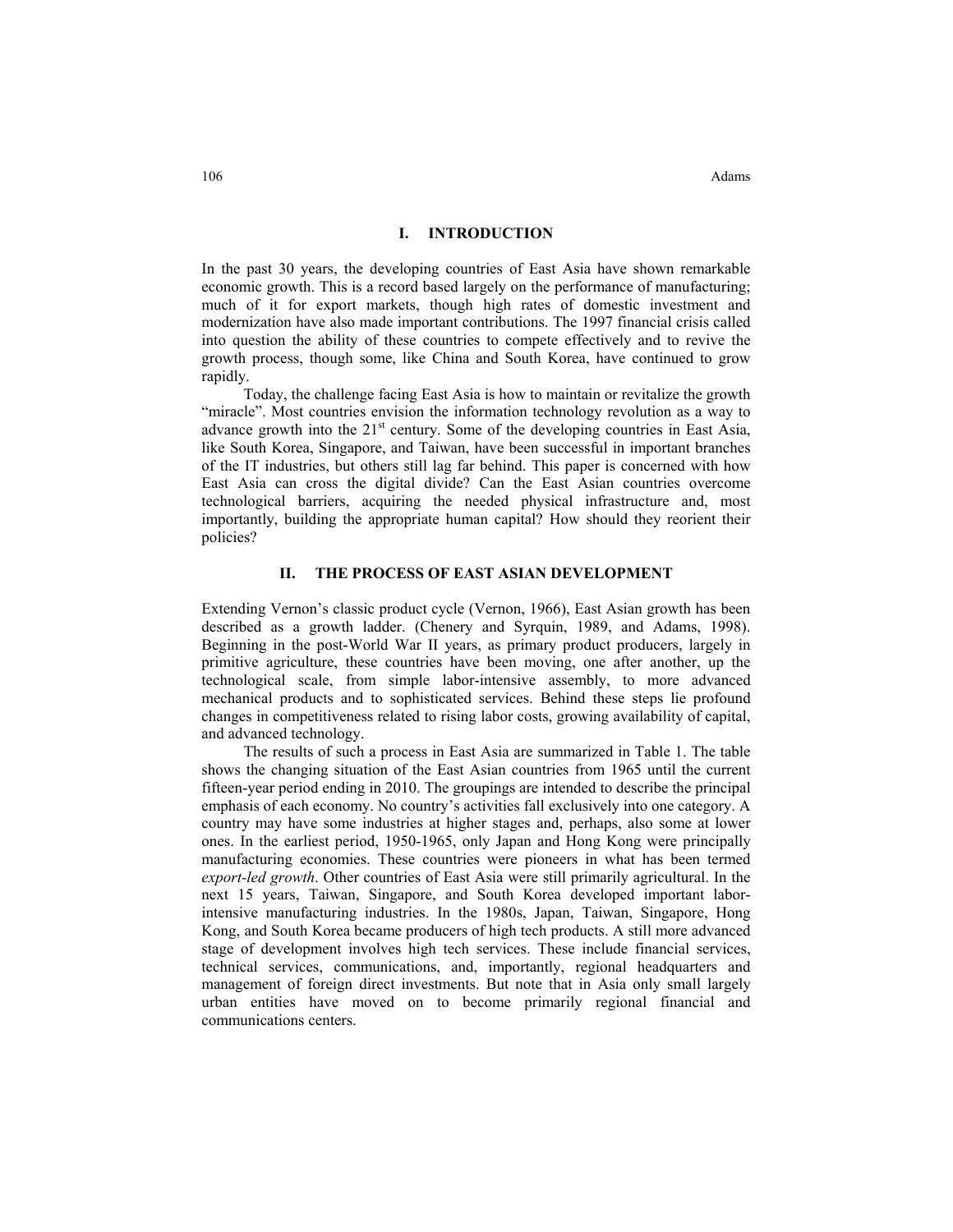Where does the IT/e-business economy belong on this scale? Principally in Stages 3 and 4 of this diagram, though assembly of consumer electronics is already an important Stage 2 activity. Manufacturing of advanced electronic equipment for computation and communication—chips, routers, steppers--are sophisticated Stage 3 activities. Financial and communications centers, computer programming, and the establishment of e-businesses falls into Stage 4, requiring computer network facilities, highly qualified workers, and, particularly, a cluster of related high tech firms providing each other with mutual support. These innovative activities have advanced most rapidly in an entrepreneurial environment, where venture capital encourages bright young technologists.



## **Table 1** The stages of the product cycle process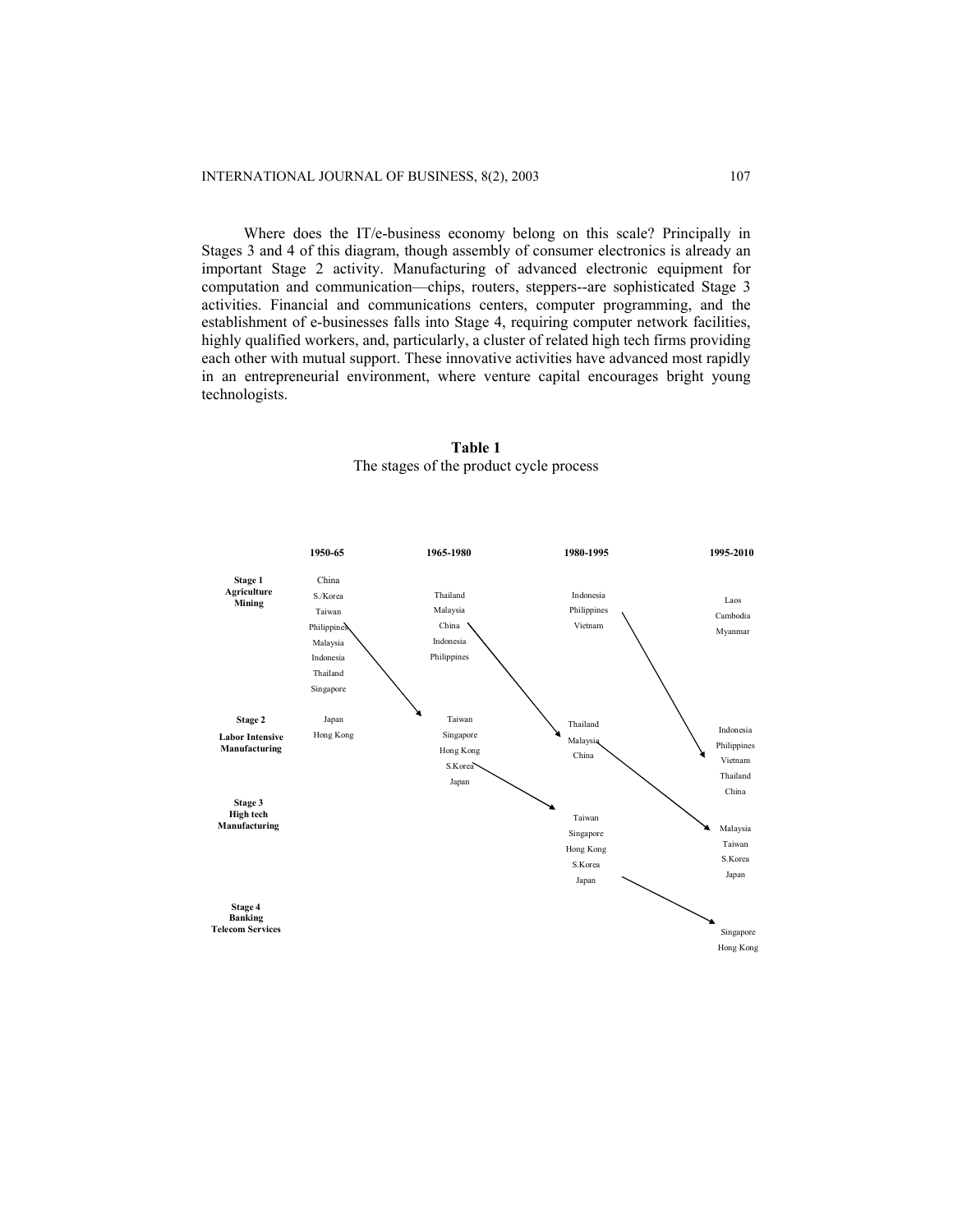Today, Singapore and Hong Kong (China) are largely advanced service economies, communications, and financial centers with heavy emphasis on information technology and networking. Along with Taiwan, they have also become owners and managers of sizable direct investments in neighboring countries. Korea and Taiwan and, of course, Japan, are powerhouses in the production of high tech hardware. Other East Asian countries like Malaysia, China, and Thailand are at the edges of the IT revolution with substantial production of standardized electronic parts and assembly of consumer electronic equipment. Their most competitive industries still call for laborintensive processes. Much of their high tech production activity is the result of foreign direct investment, some from Japan, the US, and Europe and some from Singapore, Taiwan and Korea. Much of the technology originates in the parent companies abroad. One should not underestimate the importance of the technological transfers, often a result of foreign direct investment, that make possible advancement on the development ladder.

### **III. IT/E-BUSINESS IN EAST ASIAN ECONOMIC DEVELOPMENT**

The role of IT in the development of these economies has a number of alternative possibilities. Much depends on what dimension of IT is being considered.

With respect to production of hardware, in earlier stages of economic development, the focus is on manufacturing relatively simple mass production IT products: mobile telephones, memory chips, PCs and related products like monitors and printers. A large share of the world's production of these goods is already concentrated in East Asian countries, particularly in South Korea, Malaysia, and Taiwan. China, with its large potential domestic market and extremely low labor costs, is becoming a major producer. Management of these production operations is often in the hands of foreign capitalists and joint venture partners. Increasingly such FDI has been intra-regional, originating with firms in Taiwan, Hong Kong, and Singapore that have transferred much of the needed technical and management knowledge to neighboring areas of China and Malaysia.

As countries gain technological sophistication, they are able to produce more technically advanced IT products, like LCD displays, servers, manufacturing equipment, and telecom switches. In Asia, Japan has been a leader in such products. Other East Asian countries have specialized on some technologically advanced products with large markets, chip fabrication, for example. Custom contract manufacturing is becoming a pattern. But production of products at the technological frontier is not yet widely distributed in East Asia outside of Japan. Even the most advanced countries still lag behind the leading producers in the United States and in Europe.

With respect to software, the story is quite different, since software development and application call for very different capabilities. Software development remains largely in Western countries. It involves technical standards that have been set by early movers. And sometimes it uses proprietary algorithms that developers may not want to transfer to developing countries for fear of inadequate intellectual property protection. This kind of work calls for a high level of programming expertise typically available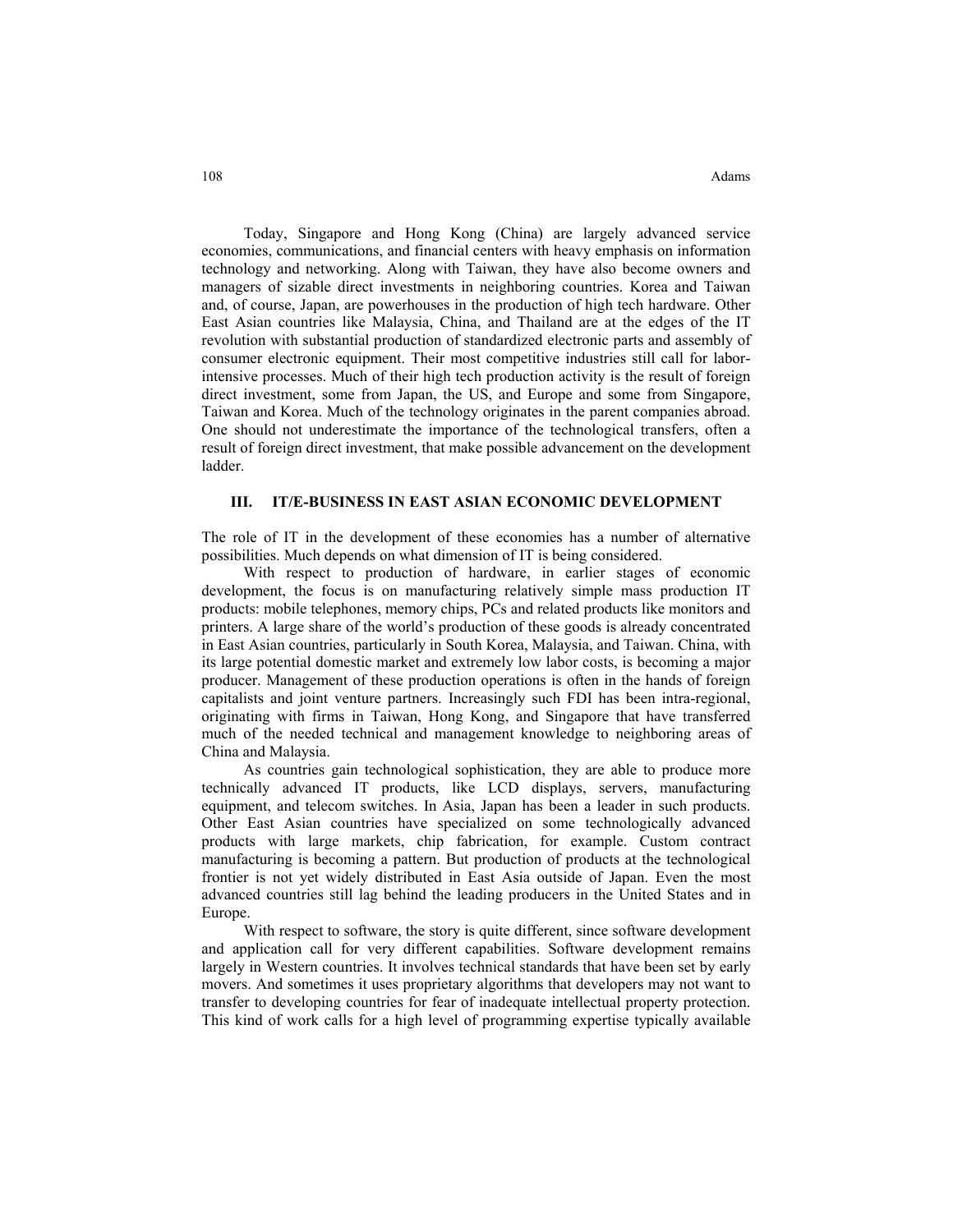only in regional technological clusters like Silicon Valley. Such skills are not yet a comparative advantage of East Asia, though routine programming is now being transferred into programming centers in Asia, for example, to Singapore and, recently to Shanghai in China.

The application of software to carry out e-business operations calls for computer equipment, rapid: Internet connections, and a population of users. It is difficult to convert business systems to electronic means particularly when the new approach is very costly and when traditional methods relying on cheap labor remain in use. Lau (2000) has argued that conversion to high tech and e-business management systems will be easier in Asia than in Western countries since there is often not a legacy of existing electronic systems. He calls it "creation without destruction".<sup>1</sup> But, in fact, it is extremely challenging to replace long-used paper-based and labor-intensive business systems with electronic paper-less methods though a long leap from the abacus to a touch computer screen is always a possibility. Installation and maintenance also remain serious challenges in regions where there is a shortage of experienced computer professionals, as in most of East Asia. For this reason, development experts have often talked about the use of less sophisticated *appropriate* technology (Pack, 1982). Only the most advanced cities in East Asia, like Singapore and Hong Kong, can hope to develop their economies principally around IT/e-business activities like communications and financial centers.

Consumer use of the Internet faces similar barriers. As we will note, except in Japan, Singapore, Taiwan, and South Korea, computers are not yet widely dispersed and access to the web remains difficult. Until this lack is remedied, it will be difficult to reach the majority of East Asian consumers over the Internet. This represents a serious barrier to B2C in the region. On the other hand, while users represent only a small fraction of the region's population, their number may be substantial.

## **IV. CROSSING THE DIGITAL DIVIDE**

Most of the East Asian countries still have a long way to go to catch up with the most advanced IT economies. As is apparent in Table 2, much of East Asia, but not all, remains on the shady side of the digital divide. In comparison to the advanced countries of Europe and North America, computer ownership and use are still very limited in some countries, as is the availability of rapid broadband network service. The case of China is a good illustration. In view of China's huge population, the absolute number of Internet users is substantial (more than 20 million), but these represent a very small fraction of the potential population of users and few of them have high speed broadband service. In China, the Internet café is still the most popular way to access the worldwide web. Other countries vary. Singapore and Hong Kong are leaders with high computer density. They have developed Internet host sites comparable in numbers to many Western countries. South Korea and Taiwan have a high level of computer penetration and are world leaders in cellular telephones. On the other hand, the populous countries in East Asia, including Indonesia and Thailand, are not as far along in IT development. Popular awareness of the computer and of its potentials is still limited to an urban elite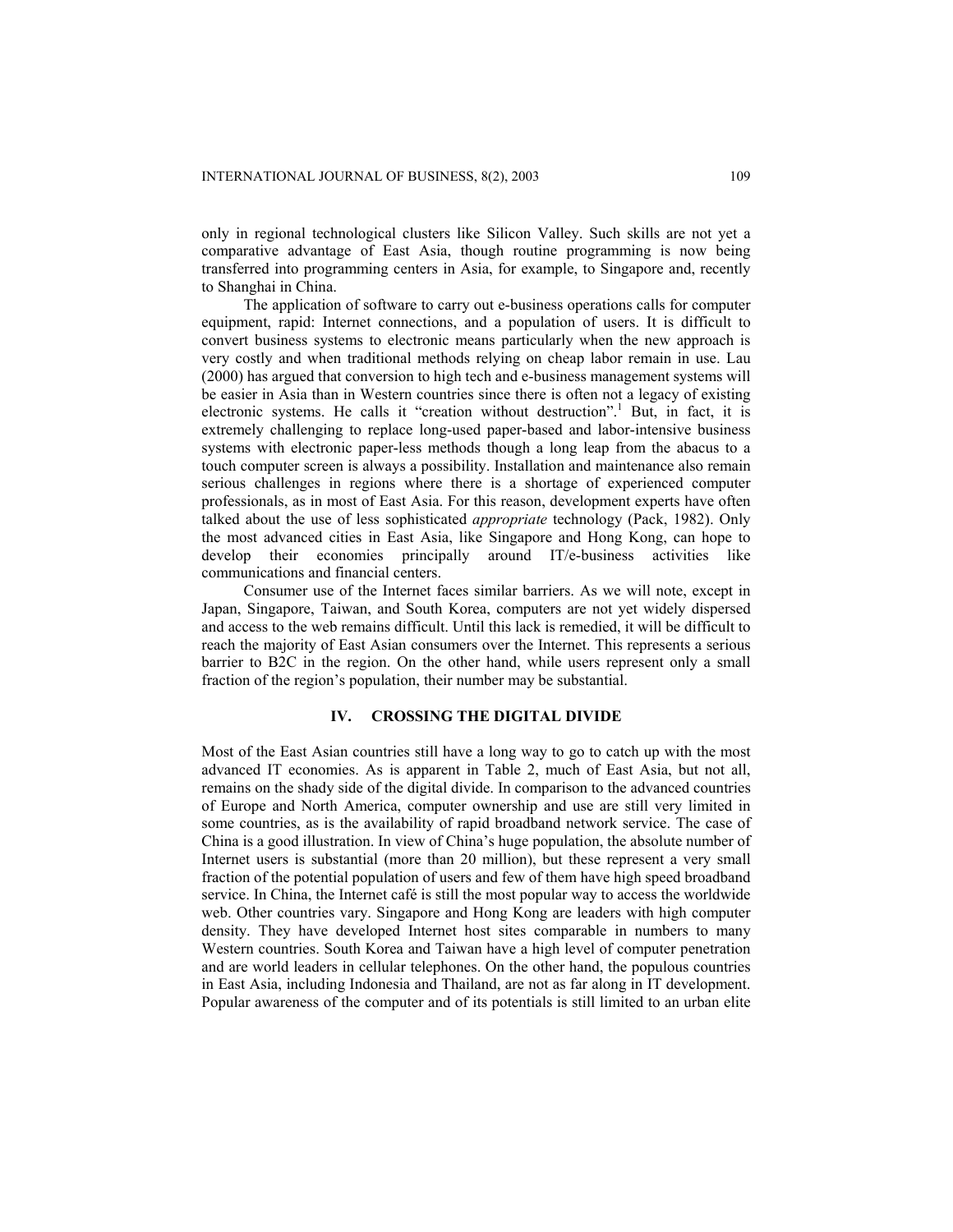and computer literacy is still low. Internet access is spreading but remains difficult in many areas outside big cities.

The disparity in IT development between various countries depends greatly on their stage of development. To some extent it may be simply a matter of time. Even in the advanced world, the spread of IT equipment and practice to business and to consumers has been recent. Developing countries where technology is less far along and labor is relatively inexpensive have been followers. In time, as part of the development process, many, but not all, aspects of IT are likely to progress in East Asia as well. Indeed, as we have noted, some countries have made tremendous steps in that direction and there have been some spectacular examples of "leapfrogging", the overwhelmingly rapid development of cellular phone service, for example.

|                      | Computers        | <b>Internet Hosts</b> | <b>Internet Users</b> |
|----------------------|------------------|-----------------------|-----------------------|
|                      | per 1,000 people | per $10,000$ people   | per $10,000$ people   |
|                      | (2000)           | (2000)                | (2000)                |
| China                | 16               | 0.6                   | 176                   |
| Hong Kong (China)    | 347              | 336.9                 | 3,359                 |
| Indonesia            | 10               | 1.3                   | 68                    |
| Malaysia             | 105              | 29.3                  | 1,505                 |
| Philippines          | 20               | 2.58                  | 266                   |
| Singapore            | 483              | 492.3                 | 2,987                 |
| S. Korea             | 190              | 84.1                  | 4,025                 |
| Taiwan               | n.a.             | n.a.                  | 2,813                 |
| Thailand             | 24               | 10.5                  | 266                   |
| Vietnam              | 9                | .02                   | 13                    |
| Japan                | 315              | 365.6                 | 3,044                 |
| <b>United States</b> | 585              | 2928.3                | 3,466                 |

#### **Table 2** Computer/internet statistics for East Asia

Source: World Bank, ADB

But the arguments in the opposite direction are at least equally strong. Much technical progress proceeds step by step. You must learn to walk before you can run. It is not often true that there is no existing business to displace. Indeed, often there are traditional systems of doing business that are well suited to local business culture. *Quanxi*, the network relationships that underlie Chinese business practice, may not fit well with the impersonality of e-mail communication.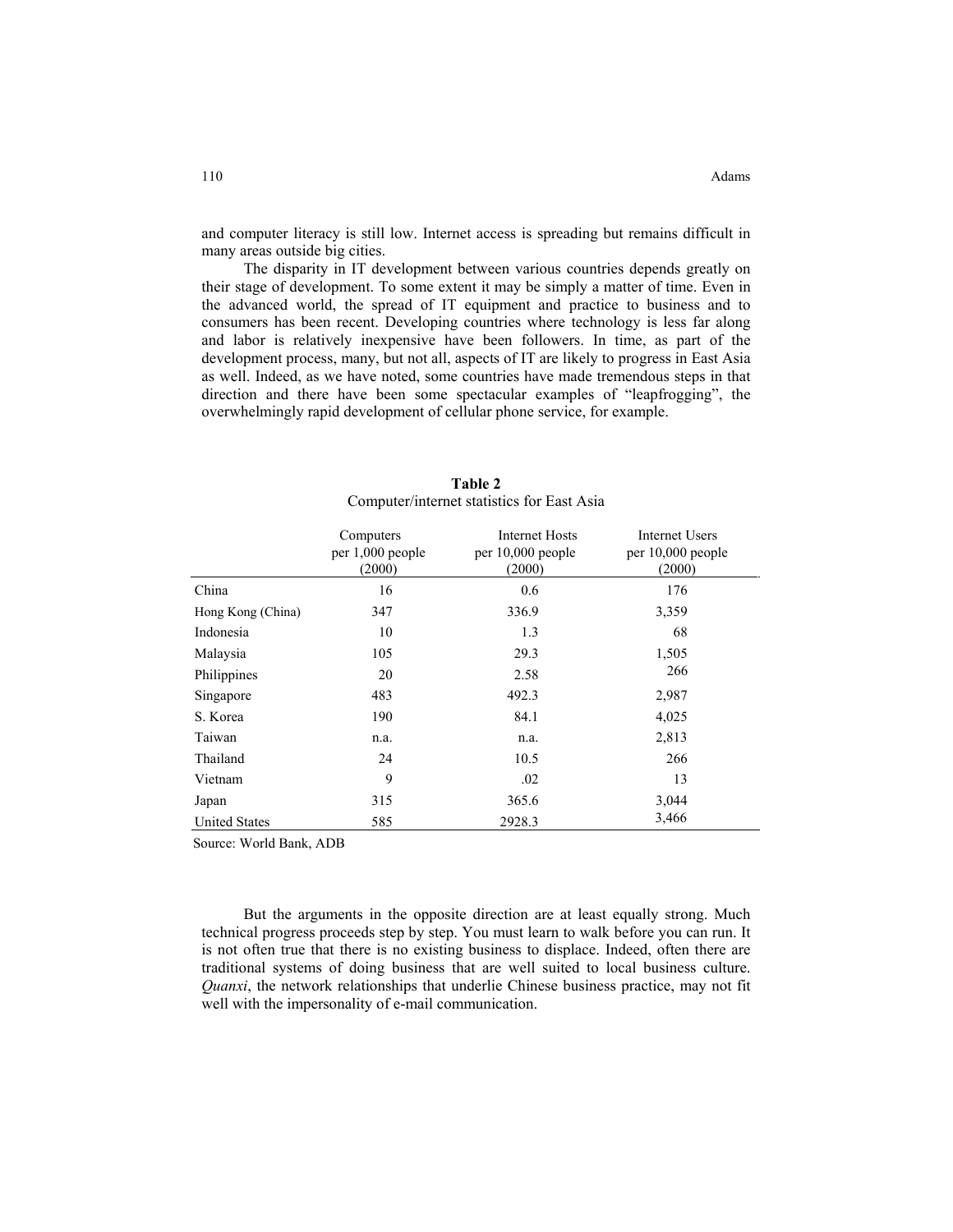There are significant barriers to the development of IT in some countries of East Asia. One cannot count on miracles. Physical infrastructure as well as human development barriers must be overcome, if IT is to become an engine of growth for the region. In the most populous countries, insufficient communications infrastructure and difficult accessibility of computer equipment still stand in the way of widespread computer use in business with other business (B2B) and with consumers (B2C). A physically wired network to the level of the consumer may not always be necessary, as the cellular telephone demonstrates. But an efficient Internet backbone and rapid access network connections are essential to gain the advantages of modern e-operations in business and government. Technological skills are also not yet sufficiently developed in some countries to make high tech manufacturing competitive, or, even, possible.

Acquisition of knowledge is an essential ingredient for IT-based development. Advanced engineering technology is central. But modern manufacturing and e-business also depend on less technical aspects of knowledge, for example, advanced management techniques: inventory controls, six sigma quality programs, supply chain operations, etc. How the factory floor is organized--whether the site is kept clean and neat, whether production is located sequentially, and how parts and supplies are handled--may make the difference between whether or not products are competitive and meet world market standards.

The requisite information may be acquired by *assimilation* or by *invention*. 2.,3 Enterprises not yet operating at the world technological frontier can improve total factor productivity quickly by adopting or adapting techniques already in use in more advanced countries elsewhere. There are a number of ways of acquiring foreign technology. Advanced capital goods frequently embody the latest technological wrinkles. Alliances or licensing agreements may provide patented technology, and managers and engineers may be sent abroad for training. As we have noted, technology transfer is one of the signal advantages of direct foreign investment or joint enterprises. The foreign investor sets up a production facility and transfers to it technical and management techniques used in his home country. Some fear, however, that such an approach will create foreign-owned enclaves, using techniques that are not transferred to indigenous operations. For this reason, many countries prefer to develop their own new technologies through R & D, experimentation, and experience. The farther a country's technology is from the technological frontier, the greater the difficulty of inventing its own production processes and the greater the advantage of technological assimilation.

Education is obviously a related issue. IT development and computer use require high tech programmers and network operators. Less intensive consumer computer applications may not call for the same high level of technical expertise, but they still require familiarity with the potentials of computers and, in many cases, an elementary knowledge of English. These can be acquired through training or through experience. Significant educational progress has been made in recent years. At the university level, in South Korea, 72 percent of the college age populations attend universities or technical institutes. However, in the most populous East Asian countries, the share of the college age population that gets tertiary education remains small. In China, for example, only 7 ½ percent of college age persons are attending universities (Table 3). A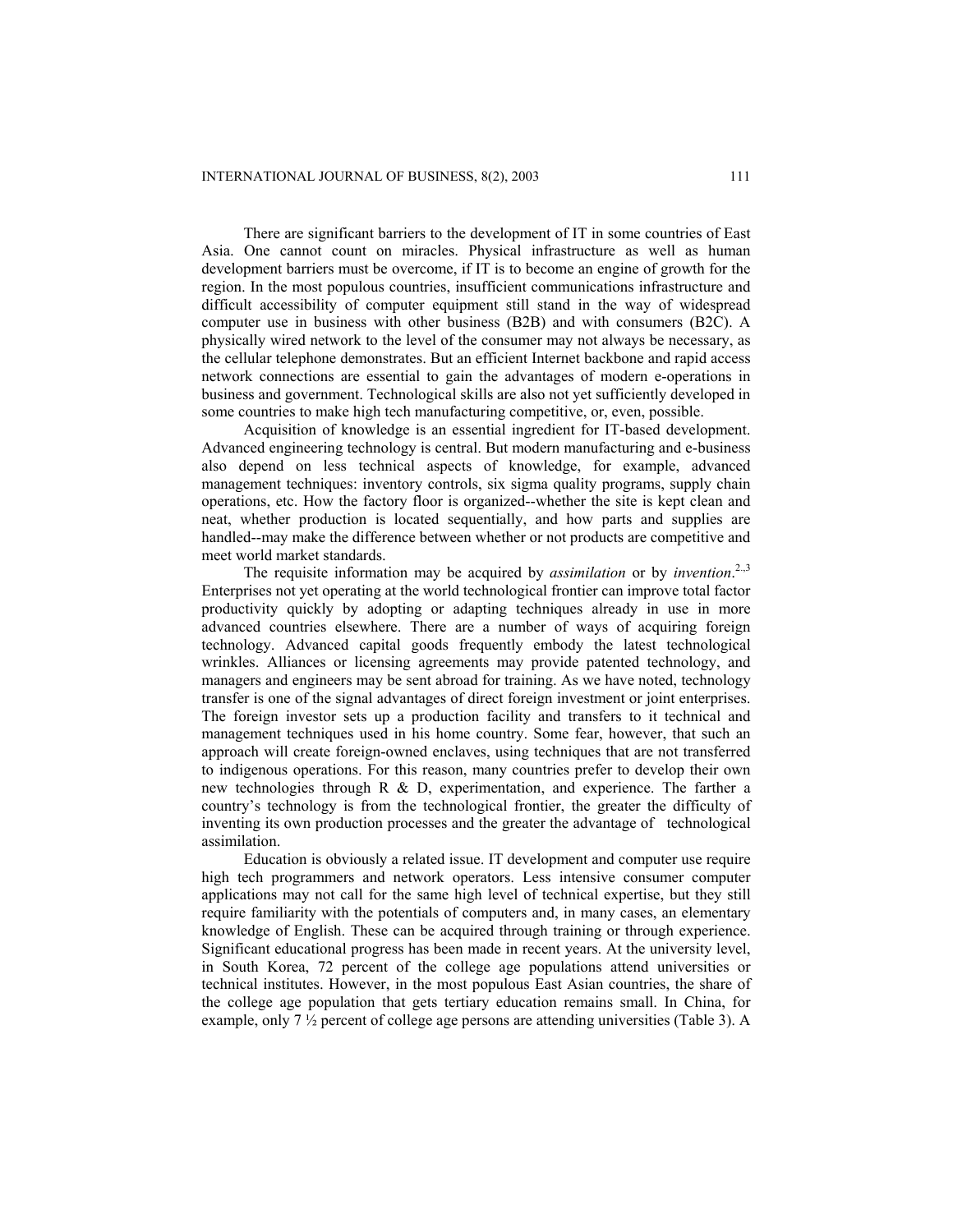large fraction of Chinese students, however, are in engineering and may be gaining some IT-relevant training. In China, few public university programs have, yet, been adapted to computer applications. At lower levels of education, computer use is not available or just starting in many locations. However, private profit-making technical institutes are growing to provide computer-related instruction.

Finally, there is a need for technological clusters, geographic centers where there are lots of high tech enterprises, technicians, and suppliers with upward and downward linkages, like Silicon Valley in California or Austin, Texas. Some similar clusters have grown in developing countries, like Bangalore in India, and some are being fostered in industrial and research parks in Malaysia and Taiwan. In the end, they are a result, as well as the source, of successful learning and innovation in the IT field. Interaction and networking among high tech experts are important ingredients of IT advancement.

| Table 3                |  |  |  |
|------------------------|--|--|--|
| Education in East Asia |  |  |  |

|                      | <b>Tertiary Education Rate</b> |  |
|----------------------|--------------------------------|--|
|                      | $%$ of age group (1999)        |  |
| China                | $7.5\%$                        |  |
| Hong Kong (China)    | 23.3%                          |  |
| Indonesia            | 11.3%                          |  |
| Malaysia             | 23.3%                          |  |
| Philippines          | 29.5%                          |  |
| Singapore            | 43.8%                          |  |
| S. Korea             | 71.7%                          |  |
| Thailand             | 31.9%                          |  |
| Japan                | 46.0%                          |  |
| <b>United States</b> | 71.6%                          |  |

Source: World Bank

## **V. THE ECONOMIC SETTING FOR IT AND PUBLIC POLICY**

Ten years after the publication of the World Bank's seminal volume on *The East Asian Miracle* (World Bank, 1993) the role of public policy in economic development remains controversial. At the time, the World Bank concluded that "the fact that interventions were an element of some East Asian economies' success does not mean that they should be attempted everywhere…". In the meantime, public policies in the region, as elsewhere, have become somewhat less narrowly interventionist, in the sense of focus on promoting specific industries, and have turned to greater reliance on general non-industry-specific policies and market forces to advance development. The dispute between neoclassical economists whose strategy can best be summarized as simply to "let the market get prices right" and the industrial strategists, as Pack and Westphal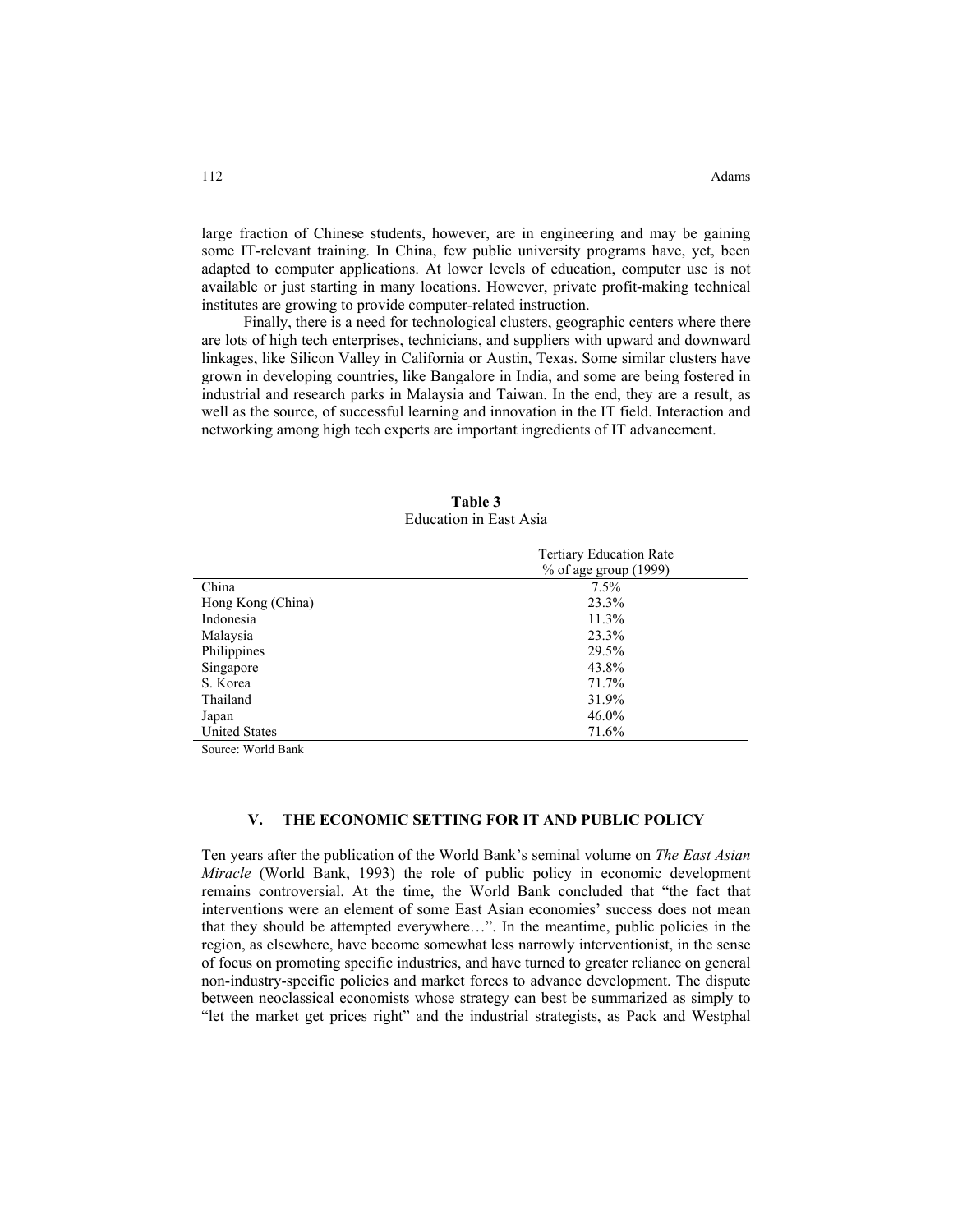(1986) call them, who favor selective industrial promotion, has also become somewhat muted. This is because high technology IT/e-business activities pose special challenges that call for public intervention in some respects and that hinder it in others.

On one hand, favoring selective government policy intervention, public good considerations are very important with regard to IT and e-business. The introduction of new technology has important externality effects. As IT techniques become familiar, they become easier to apply. Programming expertise and specialized supplies become available. Network effects and externalities imply that the sum of benefits is bigger than would be the total value of separate individual parts. In other words, technical knowledge, that is so central to applications of IT, benefits the society beyond its benefit to the initial user. There are spillovers. Economic theory would suggest that private markets will not invest sufficiently in IT facilities,  $R \& D$ , and education and will not employ socially optimal amounts of information technology on the basis of individual private profit expectations.

Moreover, there are important initial barriers, "*chicken and egg*" considerations. Large investments in communications infrastructure may not be justified at the start when there are few users. The advantages of the network come when it is fully operational, not when the first users get on line. In other words, unless initial inertia is overcome, market forces may not lead to the development of certain IT operations. Thus, a variety of arguments suggest that public initiatives to promote IT in the private as well as the public sector are necessary stimulants for rapid IT innovation and adoption.

On the other hand, public sector planning and decision-making may not deal well with the complexity of high tech and e-business endeavors. There have been many examples of publicly promoted high tech projects in developing countries that have gone wrong, that were not consistent with dynamic comparative advantage. This could happen because they were beyond the country's technological capabilities or they could not be justified by profit and loss considerations, even in the long run. The complexity of the IT industries and the rapid technological changes in this field have frequently been a barrier to successful public sector intervention. Public IT plans are often guided by political considerations. They tend to be more rigid than the efforts of competitive private firms. As a result they may lag behind the newest technology and may support entrenched technical standards longer than is desirable.

The advantage of private sector initiatives is that they "let many flowers bloom" and that the failure of individual projects in the evolutionary selection process does not typically impose heavy and persistent burdens on the economy. One solution to these issues is to make public sector interventions broadly general, supporting science and technology and IT education rather than specific IT industries.

In any case, there is little disagreement that in the East Asian developing countries various development policy strategies have played an important role. Many of these have been macroeconomic but others have been more focused on microeconomic considerations, some general and others sector specific. Thye have included:<sup>4</sup>

- Policies for macroeconomic and balance of payments stabilization
- Policies aimed at optimal dynamic resource allocation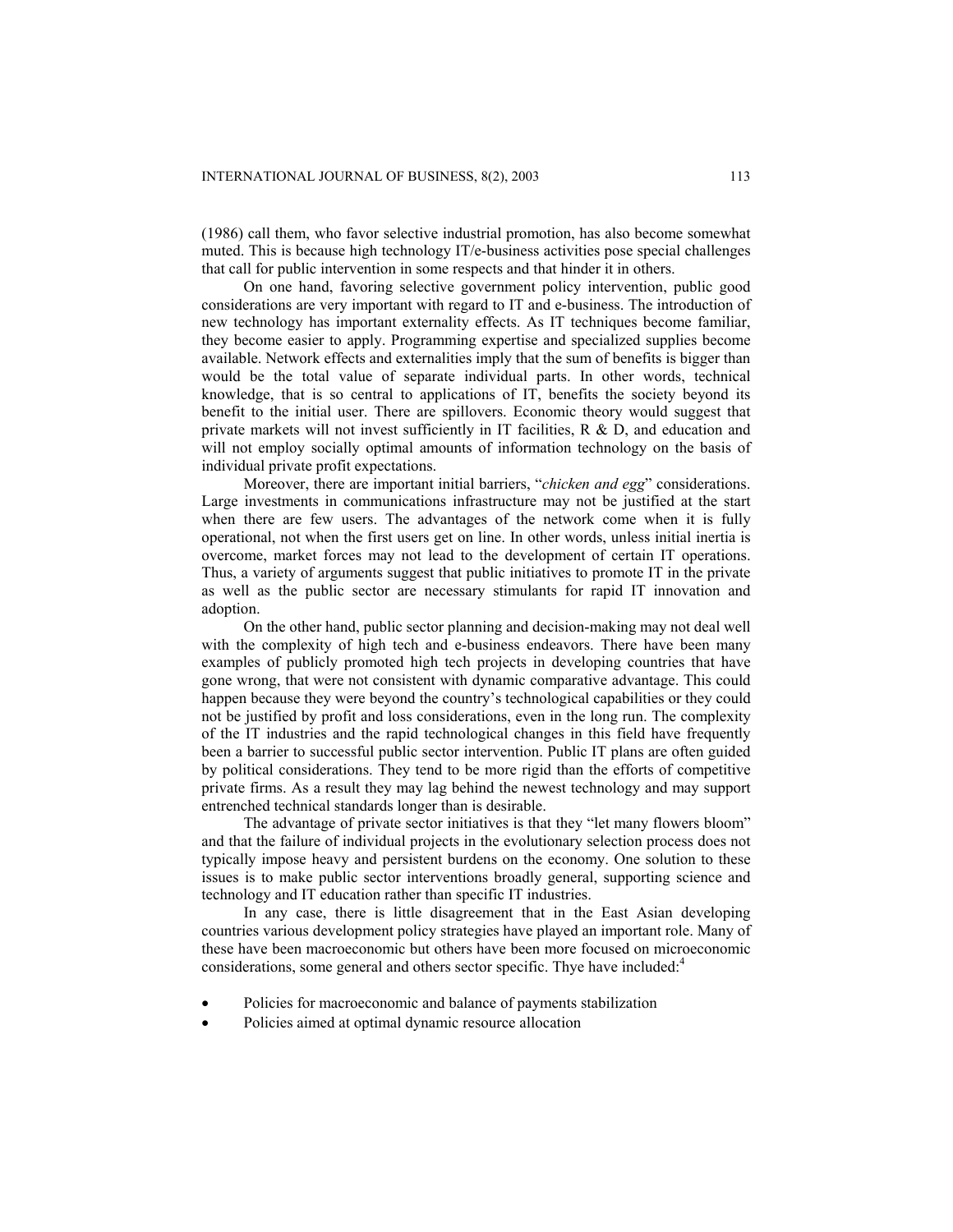- Rapid capital accumulation and promotion of foreign direct investment inflows
- Agricultural development
- Export promotion and infant industry protection
- Institution building in the private as well as the public sector.

In particular, export promotion and, in some cases, domestic industry protection have played central roles. The issue is not whether such policies have been implemented, since they have been used widely to a greater or lesser degree (except for import protection in Singapore and Hong Kong). The question is whether they have been implemented vigorously with focus on particular sectors and whether this implementation has been successful.

With regard to South Korea and Taiwan, some scholars (Westphal, 2002, and Wade, 1990) place great emphasis on the role of government planning and intervention. These countries combined export promotion with import protection and other technology promoting measures as a basis for development of export industries. "In essence, technological learning was subsidized largely through import protection and disciplined through export incentives and planning. Import protection made possible the creation of export industries in advance of the point at which they would otherwise have become established, thus leading to precocious initiation of learning and accelerating the rate at which new export industries were established." (Westphal, 2002, p. 39)

Most of the East Asian countries are putting into place plans to advance information technology. In this section, we will briefly summarize some of the current policy efforts at the country level and their background. These policies range widely and appear to be greatly dependent on the economic, cultural, and political setting.

As we have noted, Singapore has had a long tradition of targeted intervention. It has long sought to attract foreign investment and has placed no barriers to transfer of technology. Westphal (2002) refers to it as "MNC-mediated industrialization". To make up for Singapore's lack of entrepreneurialism, many domestic enterprises involve substantial government ownership and control, using holding companies like Temasek. Early on, Singapore promoted exports and imposed no protective tariffs, deeming its home market too small for a domestically-oriented industrial base.

Singapore is by far the most advanced East Asian country in the promotion and implementation of the economy. It calls itself a "wired economy" and is providing high-speed Internet access to its entire population under Singapore's IT2000 plan. Public authorities have also played a significant role in providing network services, forging alliances with international industry leaders, and establishing an appropriate policy and legal framework for free market competition. "Government intervention in the market has been successful because it has been accompanied by a unique civil service policy….." (ITU, 2001, *The e-City: Singapore Internet Case Study,* p. 32)

Singapore is particularly distinguished in its IT educational programs at its many universities and other higher educational institutions. The Singaporean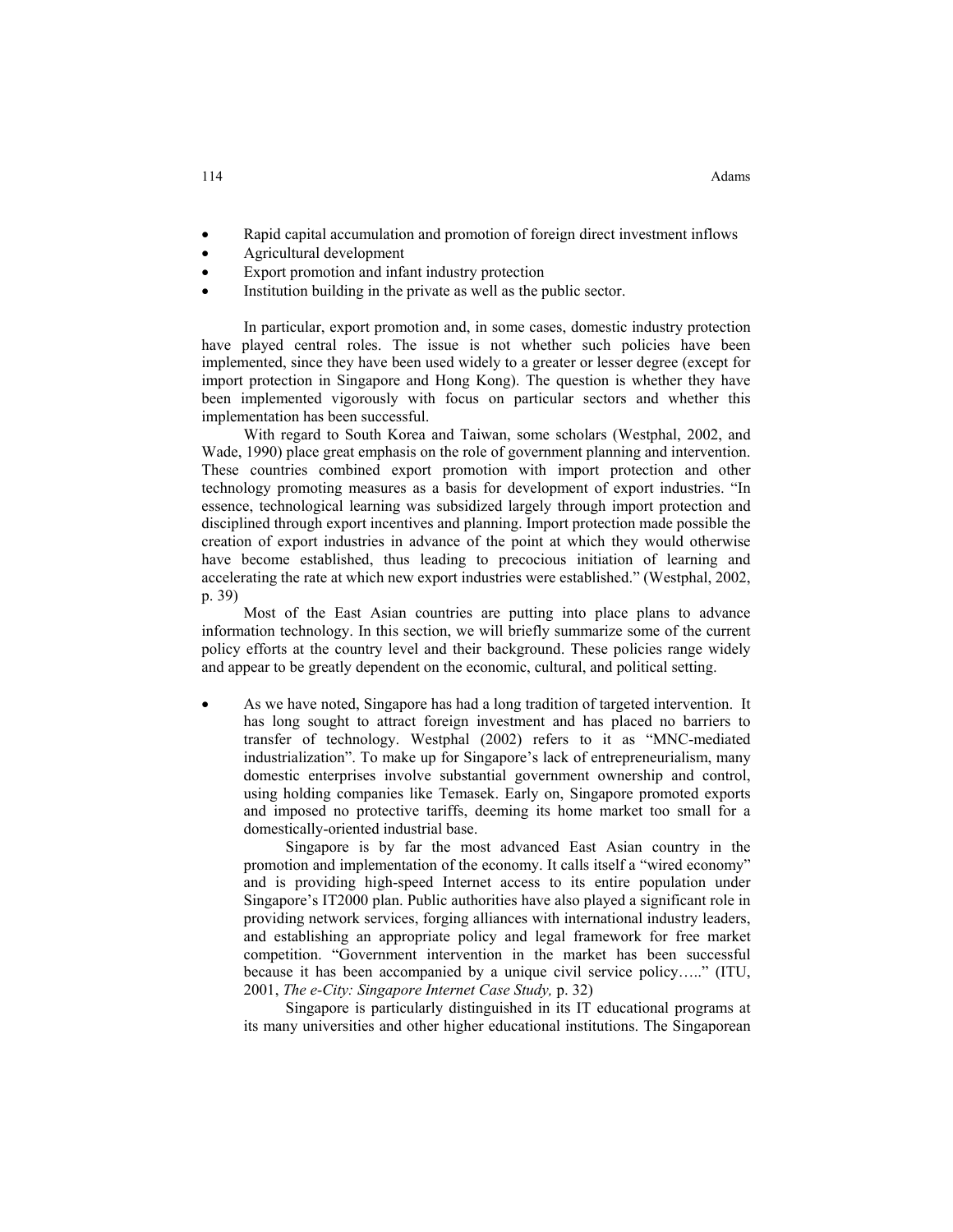Ministry of Education operates a unique primary and secondary education program, connecting all schools, offering computer training to teachers, and providing IT accounts to all students above  $3<sup>rd</sup>$  grade.

South Korea's export production is in the hands of highly concentrated horizontally and vertically diversified chaebols. These organizations are privately owned though they have had substantial government collaboration and support. Many of them have been able to gain international recognition for their products and brand names.

Korea has actively sought to develop indigenous technological capability, discouraging foreign investment in favor of domestic enterprises. Korea has one of the highest rates of mobile phone use in the world, extensive broadband connections, and a high level of education. However, this may not yet translate directly to business or consumer Internet applications. Surveys indicate that Korea's industries are still behind the world leaders. "Since they started as final assemblers of imported parts and components, many Korean industries are weak in terms of forward and backward linkage. This discourages innovation by userproducer interactions." (Lee *et al*, 2001) Many public policy decisions, for example, by the National Assembly's Science, Technology, Information and Telecommunication (STIT) Committee were long pending without resolution. (Chuong *et al*, 2002)

- In contrast to South Korea, Taiwan has emphasized small and medium size private enterprises located in technology parks. Taiwan has a tradition of facilitating the acquisition of technology through cooperation between government officials and industrial leaders. In contrast to Singapore, Taiwan has made important efforts to assimilate technology, to make the technology indigenous, supported and developed by local firms, even by firms under the direction of Taiwanese entrepreneurs returning from abroad. As in Hong Kong and Singapore, local investors have gone on to develop operations in China, in this way providing a transfer of technology in the outward direction. Statistics on computers and Internet use in Taiwan are more difficult to obtain than for other East Asian countries. The data available suggest that use of mobile phones and number of Internet users (per 10,000) falls only a little short of the highest in the East Asian region..
- Hong Kong has been very much a special case, with little or no technology strategy and an open market. But Hong Kong has also lagged behind in technological development shifting much of its manufacturing activity to neighboring areas of China, where low wages encourage labor intensive assembly operations. On the other hand, the public sector and private entrepreneurs have provided a high level of communications infrastructure that made possible the establishment of a financial and communications center. Whether such a center can continue to prosper in competition with other Chinese cities, now that Hong Kong is officially part of China, remains an unanswered question.
- China is not nearly as far along technologically as many other East Asian countries. A transition economy, China used a parallel system to continue (and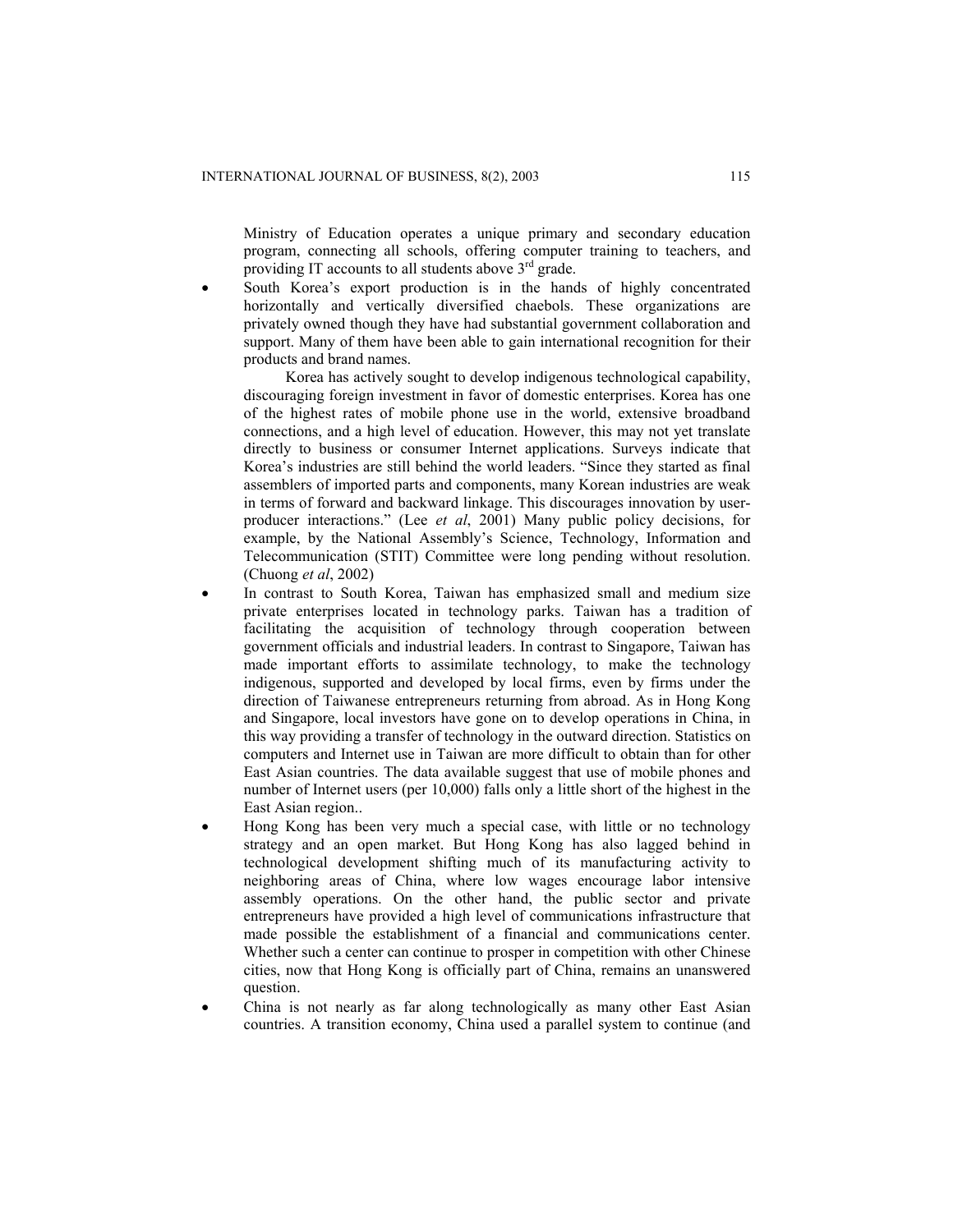gradually phase out) its state enterprises along with its burgeoning market oriented enterprises. Foreign-owned and joint venture businesses dominate the export market and have been a source of great gains in productivity. An undervalued exchange rate has assured competitiveness in the world market as a whole and, in recent years, in comparison with other East Asian producers. With a huge domestic market potential and as a low cost producer, China offers great opportunities for electronic assembly operations, for cellular phones, computers, etc. China is, however, a very heterogeneous country with divisions of authority between provincial governments and the central administration that may stand in the way of effective technology policy. It has its "Golden Development Plan" which aims to achieve advances in science, technology, education and public administration. As part of this broad scheme, the Golden Bridge/Information Superhighway Project, Tsinghua University and a consortium of US Middle Western universities are setting up programs to train as many as 30,000 Chinese engineers, 100,000 computer professionals and many more government officials.

- Malaysia faces great disparities within the country and seeks to accommodate advanced high tech operations at the same time it wants to provide access in rural areas. Malaysia has carried out some highly sector-selective technologybased projects. It is creating a Multimedia Super Corridor and Cyberjaya, an intellectual industry city. The idea is to create a geographic cluster of high tech companies and their headquarters, research centers, and a multimedia university. Direct financial incentives and tax exemptions are provided for companies in the area that attain special status employing knowledge workers and transferring foreign technologies. The aim of these policies is clearly to advance, if not leapfrog, Malaysia's technical competence in the IT fields.
- Thailand has had a long history of investment promotion through its Board of Investment (BOI). The Eastern Seaboard has been a referenced site for manufacturing and technology firms, though in recent years the BOI has sought to disperse such operations throughout the country. In Thailand, despite the fact that the National Information Technology Committee (NITC) has been operational since 1992, public policies toward Internet and technology development and educational development have lagged. Policies have been less aggressive and less focused than in the leading countries. Thailand continues to face a mismatch between demand and supply of qualified manpower. The State Communications Authority of Thailand (CAT) has maintained considerable control of Internet operations. Limited high speed access, lack of widespread competence in the English language, and cultural factors has been a barrier to the development of e-commerce.
- Philippines, one of the first countries to allow private telephone service, has numerous internet service providers but most are simply resellers. While there is much interest on the part of the government to promote IT, the private Philippine telecom market limits the government's ability to develop IT infrastructure. The Philippines still lags far behind in terms of computer literacy and use.
- In an effort to advance technology, Indonesia was planning an aircraft industry, a field inconsistent with its technological capabilities.<sup>5</sup> Indonesia has lagged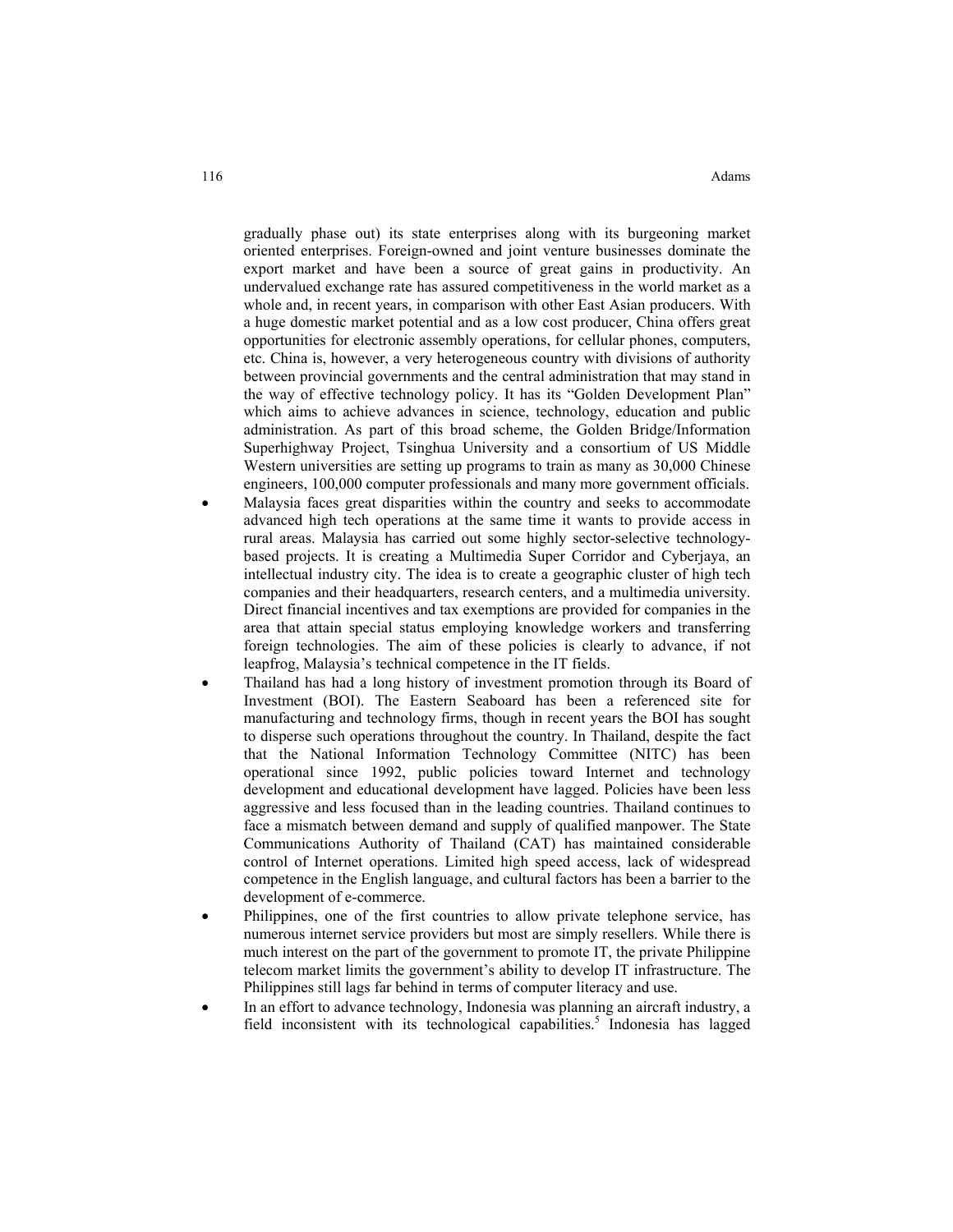behind in Internet development as a result of low income and economic and political turmoil. The telecommunication/Internet sector in Indonesia remains dominated by government controlled telephone providers. More than half of Indonesian users access through internet cafes, locally known as Warnets.

• Vietnam's Internet penetration is growing but remains far behind other East Asian countries. The field continues to be state dominated and access remains tightly controlled. Laos and Cambodia, similarly, are latecomers hindered by low income and limited infrastructure.

## **VI. WHAT TO DO TO ADVANCE THE NEW ECONOMY IN EAST ASIA**

It is not premature to make judgments about the success of public planning and support policies in East Asia. All of the East Asian countries have made spectacular progress. In some countries, active government support appears to have paid off "in spades". In others, the failure to implement effective policies may have been a barrier to still more rapid growth or to continuation of the growth trajectory. It is not clear that strategies that were effective at early stages of industrialization, that produced rapid expansion of export manufacturing, will serve as well for the next stage of development. With respect to Singapore, *The Economist* (11/30/02 p.56) writes "an awareness is sinking in among the island's ruling elite that a model that turned a swamp into metropolis may not work as well when it comes to turning the metropolis into a citadel of the 'knowledge economy'".

The likelihood that IT policies will be successful appears to depend greatly on the nature of the policy -- whether it is consistent with a country's comparative advantage, whether it is flexible or narrowly technical in focus, and whether it is concerned with broad questions of infrastructure and education. The setting in which the policies are applied, for example, the country's stage of development and its size, may also be important considerations.

What can the East Asian economies do to take advantage of the IT/e-business opportunities?

The continued promotion of hardware production for export markets is a logical step. As incomes rise and as labor becomes more expensive, it is necessary to turn toward more technically sophisticated products that call for higher levels of technology and more qualified workers. Much depends on the ability of these countries to acquire the technology and develop the manpower that are necessary for the more advanced and more profitable steps of the production chain. Foreign investment is a good source of capital and technology in these industries. But domestic capabilities must be also upgraded to enable indigenous firms to compete and to prevent an "enclave" phenomenon.

As production capabilities expand, the question of markets is likely to become more serious. Already a very large fraction of consumer electronics is produced in East Asia. As a result, manufacturing of electronic products in Asia has become cyclical reflecting the business cycle of the market in the United States and Europe. There is still room for expansion but as large countries like China become producers the export market may not be sufficient. This means that continued expansion will need to be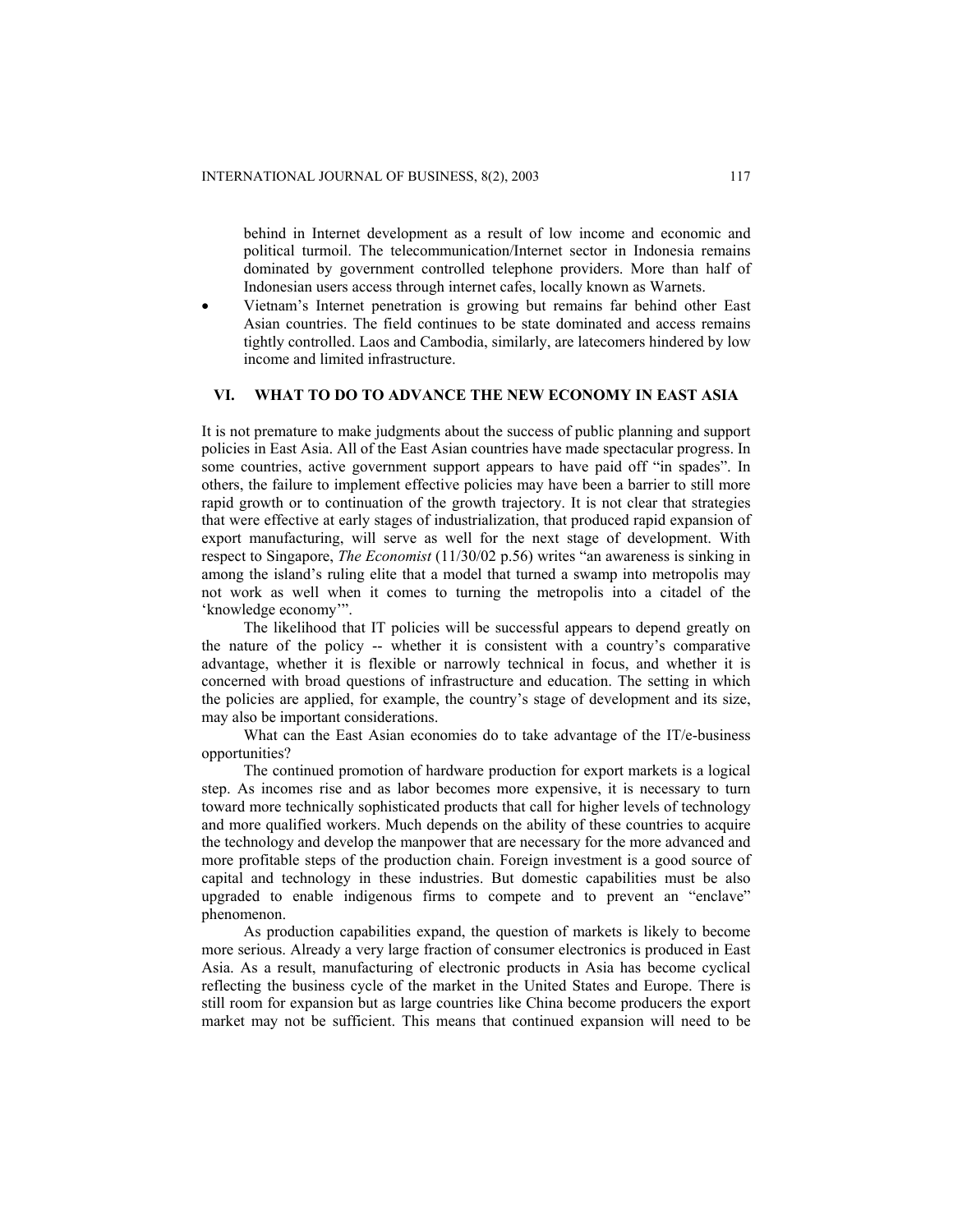turned toward domestic markets in China and in other East Asian countries. Fortunately, East Asia itself provides growing market outlets.

Software and e-business activities fit less well with the region's comparative advantage. So far, only Singapore, South Korea, and Taiwan have the facilities and human capital that can support the softer aspects of IT and e-business. The development of these fields will require focused policy initiatives. Physical facilities are a matter of investment and many East Asian countries are moving rapidly to build Internet spines and related telecom facilities. Private businesses have been major movers in this respect in most countries, though government-owned or controlled firms still dominate in some countries, China, for example. Many of these public enterprises are showing a remarkable amount of entrepreneurial and innovational spirit. In any case, there is still much to be done to provide rapid Internet access widely for business and consumers, a constraint, particularly, for the lower income countries.

The real policy challenge will be to build human capital, to develop a population of technical experts, entrepreneurs, and a computer-literate population of users. It will not be possible to skip steps in this regard. Students must go through the grades of secondary school education before they can advance to tertiary institutions. Universities and technical schools must re-orient their instruction toward computerized procedures. Computer methods will be used when computers are available but computers are not likely to be made available until computer methods are widely used. It will take extensive planning and resources to create an environment that favors the development of IT/e-business economies in East Asia.

#### **NOTES**

- 1. His reference is to Joseph Schumpeter's classic discussion of competitive innovation as "creative destruction"; new more advanced products drive out the old.
- 2. Westphal (2002) elaborates on these terms and provides an extensive discussion of the role of knowledge acquisition in East Asian development.
- 3. Others have referred to assimilation of technology as *imitation* (Saito, 2000) but assimilation seems a more appropriate term since a good deal of adaptation to local economic and cultural conditions may be necessary.
- 4. Our list corresponds to that in Westphal (2002), but it could well represent the discipline's consensus.
- 5. At one point, half of Indonesia's engineers were involved in this project.

#### **REFERENCES**

- Adams, F. Gerard (1998) "The East Asian Development Ladder" in F. G. Adams and S. Ichimura, eds., *East Asian Development: Will the East Asian Growth Miracle Survive?* Westport, CN: Praeger, 3-18.
- Chenery, H. and M. Syrquin (1989) *Patterns of Development 1950-1983*, New York: Oxford.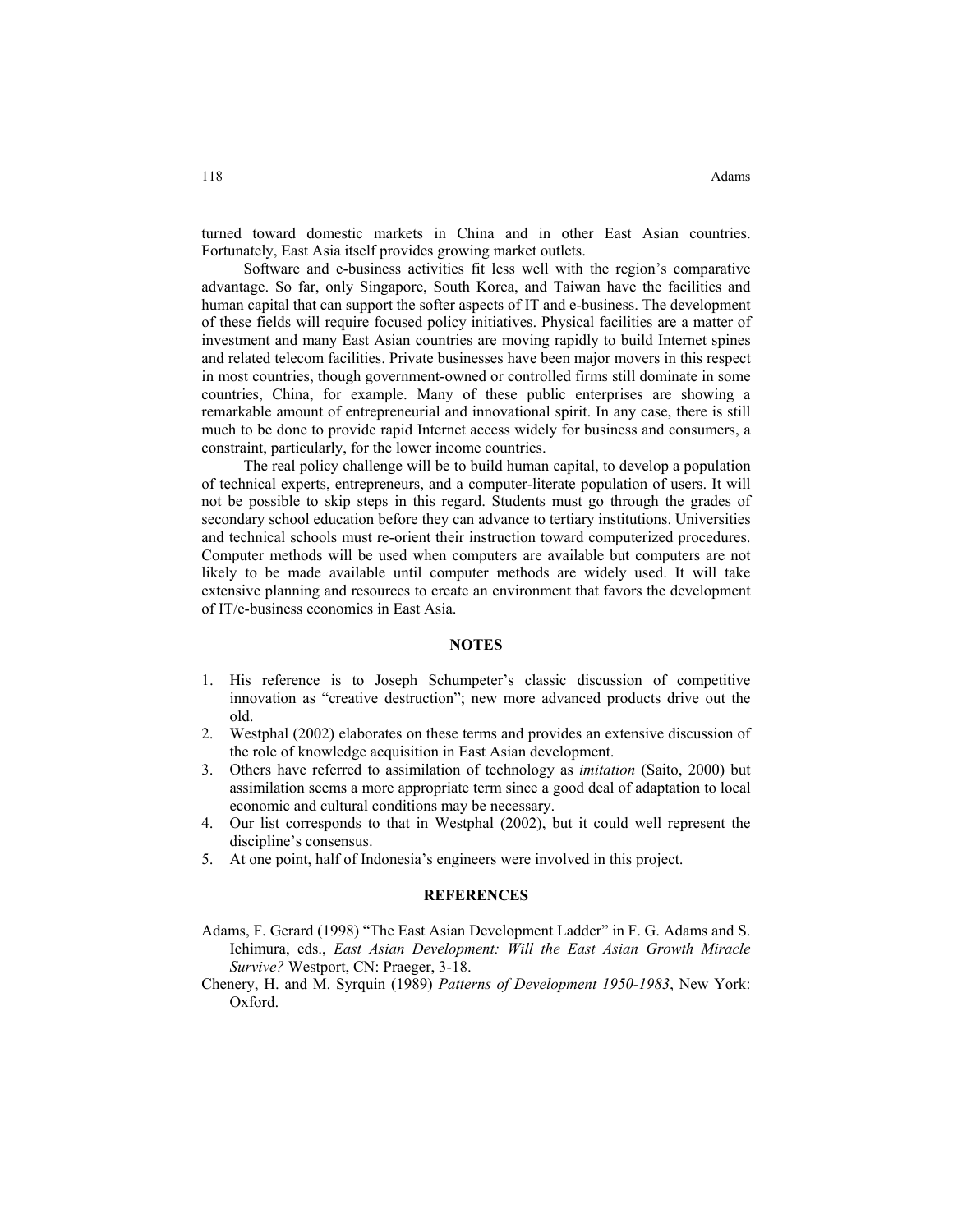- Choung. W. I., Kwon, G. C., Jun, H. S, and Jeong, M. J. (2002) "Improving the Roles of the National Assembly for the Development of Science and Technology in Korea" *STEPI Newsletter* vol 1. p.1 <http://210.219.34.12:8080>
- International Telecommunication Union (2001, 2002) Internet Diffusion Case Studies, Geneva: ITU.<http://www.itu.int/ti/casestudies>
- Lau, L. J. (2000) "Economic Globalization and the Information Technology Revolution", presentation <http://www.stanford.edu/~ljlau>
- Lee, W.-Y., et al, (2001) "To Evaluate Korea's Current Technological Competence and Future Potential in Comparison" <http://www.stepi.re.kr:8080>
- OECD (2001) *The New Economy: Beyond the Hype*, Paris: OECD
- Pack, Howard (1982) "Aggregate Implications of Factor Substitution in Industrial Processes" *Journal of Development Economics* 11, 1-38
- Pack, Howard, and Larry Westphal (1986) 'Industrial Strategy and Technological Change: Theory versus Reality" *Journal of Development Economics* 22 (1) 87-128
- Saito, Mitsuo (2000) *The Japanese Economy*, Singapore: World Scientific Publishing Co.
- Vernon, Raymond (1966) "International Investment and International Trade in the Product Cycle", *Quarterly Journal of Economics* 80 (May) 190-207
- Westphal, L. (2002) "Technology Strategies for Economic Development in a Fast Changing Global Economy" *Economics of Innovation and New Technology* 1 & 2, available from <http://www.bu.edu/econ/led/neudc/papers/westphal-final.pdf>
- Woo, C., et al (2002) "Improving the Roles of the National Assembly for the Development of Science and Technology in Korea" <http://www.stepi.re.kr:8080>
- World Bank (1993) *The East Asian Miracle: Economic Growth and Public Policy,* New York: Oxford University Press.